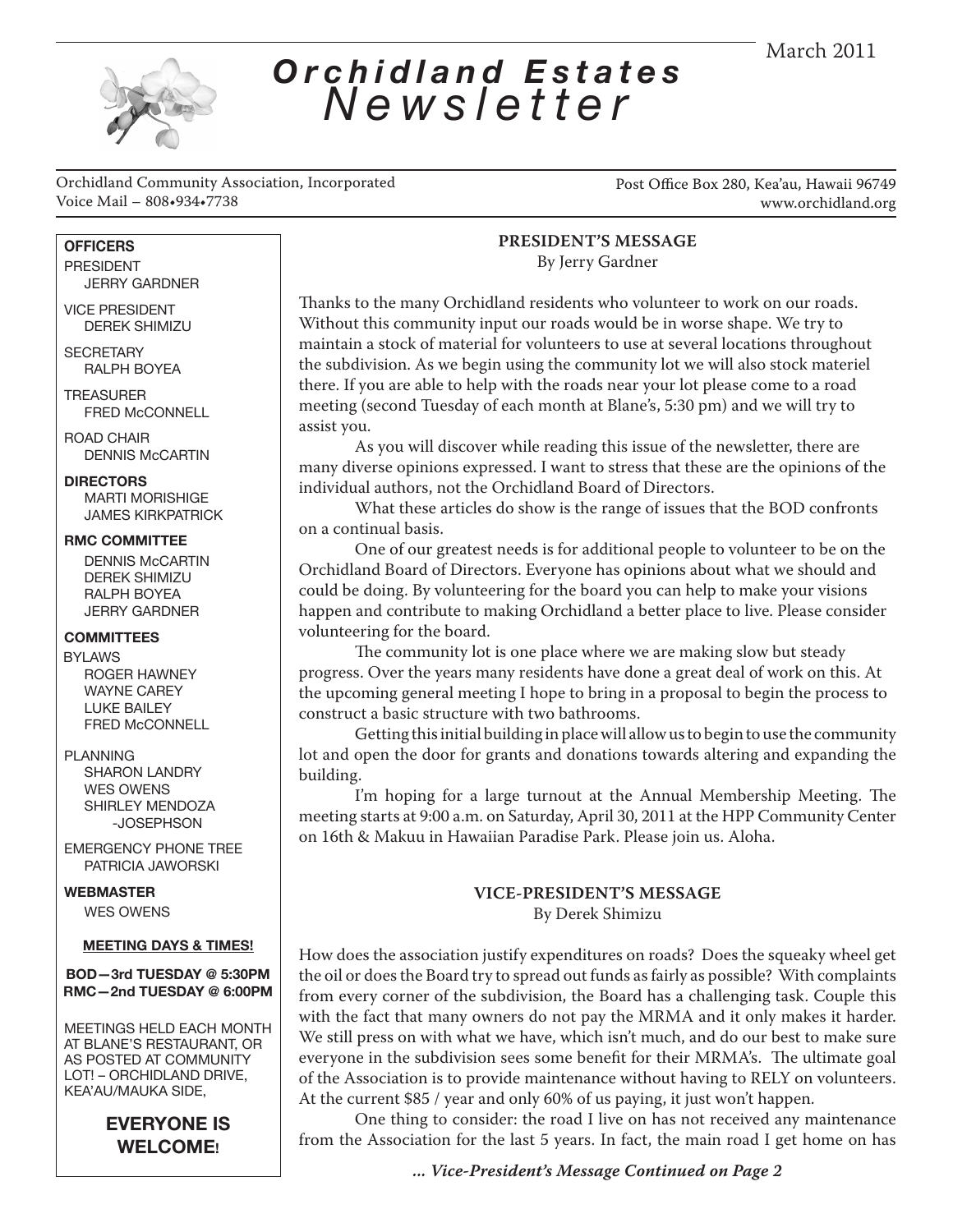#### *... Vice-President's Message Continued from Page 1*

not seen more than a thousand dollars as volunteers have constantly fixed the chip-sealed section for years. Yet, I still drive on roads that have received maintenance to get to my property so just because they don't do work in front of my property does not mean I am not seeing any benefit.

Many of us volunteer to fix roads, cut grass etc. Some of us own equipment, like myself and use it fix roads. Should I be compensated, after all, I'm using my own tractor. I'm volunteering my time as an operator. Diesel isn't free, my machine takes a beating, and I'm saving the association money right? I think sometimes, if I'm out here volunteering my machine and my time, I should be able to get as much material as I want because my labor is free. At the very least, pay for my fuel!

My neighbor, many of you know, (I can't mention names) but let me tell you what he has done pretty much single handed without any machinery except for an ancient lawn mower, a tiny POS trailer and a few old hand tools. For over twenty years he has gone out and either hammered rocks down or dug them up out of the road way. He has scrounged and filled 5 gallon buckets from the side of the road to fill potholes. He cuts the grass back with his line trimmer and pretty much maintains about a mile of road way. He is the reason our road is so well kept. He and his wife not only participate at every road party that we have, they organize it. He is now 82 and still kicks butt. He is lucky to get a load of gravel a year.

Some of you can relate, some of you may not have had the benefit of a neighbor like this. In any case, the Board has a Fiduciary duty to be fair and equitable to everyone.

My point is this, although I can use my machine to do the same thing, it still does not entitle me to get a disproportionate amount of material. Whether or not people appreciate the fact that I'm fixing the road for free is a moot point, in the end, if it means shorting someone else of funds to maintain roads, that's just not right. As a volunteer, I choose to use my machine. For those that don't have access to machines, does that mean they get LESS? It seems so with my neighbor doesn't it? Maybe he just expects his fair share, I don't know. He still fills pot holes with scrounged material to this day. I accept the costs associated with volunteering and if I don't like it, I can always use my ATV and a shovel. I've done it before, I'd rather use my tractor.

We are all feeling the effects of this economy. Material prices, asphalt, fuel, taxes etc... The last thing we need is to drive on crappy roads or worse yet, not being able to drive on them at all! The primary purpose of this Association is to allow for an organizing entity to allocate funds. It is one thing for me to complain about how this money is spent, and another thing entirely to take the

time out to participate, get on the Board or at the very least, attend meetings, as long and boring as they might seem, and to be a part of the decision making process. I have learned a great deal about the big picture and how the concerns of my little area in OL is not immune to the realities that our Association (all of us) faces. This is impossible to see without attending every meeting and becoming aware of the cold hard facts.

To that end, if you have not at least sent a letter or e-mail in support of a grant-in-aid from fuel tax revenues, now known as HB 1626, it is now before the State Legislature. They want to see tangible evidence that people want this in Puna. Information has been posted on our website, our Board members have been active in testifying in person with our County officials along with supporting FoPF. We have written letters, talked with our representatives, and testified to get help for our subdivision. I think your time will be well spent supporting this bill. Regards, Derek Shimizu - VP

#### **What's Up With Paving**  by Ralph Boyea

Orchidland has come a long way with paving since 1998. In order to pave the longest sections possible with the funds available, all of the initial paving was done using the "chip seal" method. The following road sections were chip sealed: 40<sup>th</sup> from the Kurtistown entrance to midway between Pikake and Oliana; Pohaku Drive from the end of the HPP pavement [asphalt] to 37<sup>th</sup>; Pohaku Place from the end of the HPP pavement to 35<sup>th</sup> and up Laniuma to 36<sup>th</sup>; Orchidland Drive from the highway to 37<sup>th</sup>; and, Auli'i from the highway to  $36<sup>th</sup>$ . The difference in length of the paving projects are due to the variations in amount of money collected for paving and the costs of the project. All of these chip sealed sections were done with the intention of adding a second coat of chip seal within xxxx years.

Following the completion of these sections, subsequent paving projects used asphalt instead of chip seal. I believe asphalt was chosen because the chip seal wasn't holding up that well. Asphalt was used from the end of the chip seal to: within half a block of Pohaku Dr. on 40<sup>th</sup>; to within half a block of 40<sup>th</sup> on Pohaku Dr.; to 39<sup>th</sup> on Laniuma; to 41<sup>st</sup> on Orchidland Dr.; to 40<sup>th</sup> on Auli'i; and, from the highway to  $35<sup>th</sup>$  on Ilima. These asphalt sections are holding up fairly well.

We will be starting the paving of Ilima from 35<sup>th</sup> to 37th this year. Our intention is to use asphalt.

What will be next? There are a number of different opinions of what the Orchidland Paving Plan actually is. Conflicting documents and conflicting ideas have created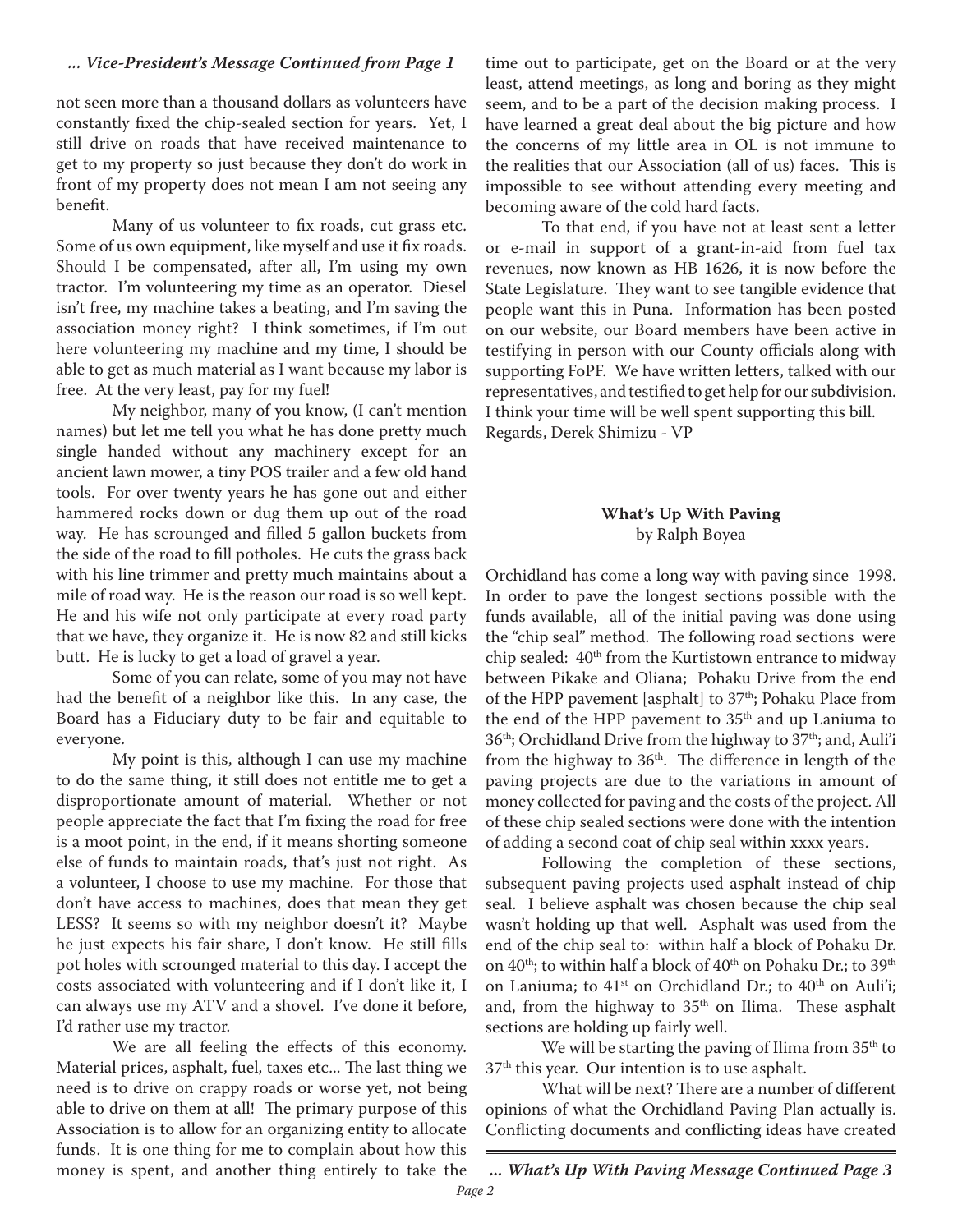#### *... What's Up With Paving Message From Page 2*

confusion. The only written document that I have been able to find is the 1998 OLCA Paving Plan. This document was approved by the Road Committee and by the Board of Directors on February 22, 1998 and March 18, 1998. In it, it states: "This Plan should be considered a living document. By that it is meant that is should not be considered as a rigid document to be followed regardless of circumstances."

I propose that we need to start re-coating our chip seal sections of roadway NOW. Currently the "conventional wisdom" is that we must conclude all initial paving prior to repaving any sections of currently paved roads. There seems to be no flexibility in this interpretation. I believe that doing so would be disastrous for our chip seal sections of road. Those sections are rapidly deteriorating. Orchidland Drive is already beyond re-coating. It will have to be torn up and completely redone. That will be very expensive. It will be far more cost effective to re-coat those sections of road that are savable, than to allow them to deteriorate beyond repair.

I will bring a motion to the Annual Membership Meeting to direct Orchidland to adopt a paving plan that will make repaving of those chip seal sections of roads that can be re-coated our highest paving priority. I am working on the wording of that motion with the goal of retaining the flexibility that is stated in the 1998 Plan.

I believe that maintaining the deteriorating chip seal sections of road will provide the greatest benefit to the greatest number of Orchidland residents. I believe it will reduce our liability associated with non-residents traveling these roads. New paving on the far ends of our roads will benefit very few, and even they will have to travel over lengthy sections of substandard roads to get there. It just doesn't make any sense.

I encourage you to consider this information and to bring your thoughts to our Annual Membership Meeting.

| <i>PROPOSED 2</i> 011- <i>2</i> 012 BUDGET |                              |              |                                   |             |  |  |
|--------------------------------------------|------------------------------|--------------|-----------------------------------|-------------|--|--|
| Road Income                                |                              |              | <b>Administration Income</b>      |             |  |  |
| MRMA Current year                          |                              | \$127,500.00 | Administrative Fee from RM        | \$56,240.00 |  |  |
| <b>MRMA 07/08</b>                          |                              | \$3,000.00   | Bank Interests/dividends          | \$2,000.00  |  |  |
| <b>MRMA</b> Previous years                 |                              | \$3,000.00   | <b>Bounced Check Charge</b>       | \$0.00      |  |  |
| Bank Interests/dividends                   |                              | \$2,000.00   | Lien Charge                       | \$2,000.00  |  |  |
| Late Payment Interest                      |                              | \$2,000.00   | Litigation Reimbursement          | \$0.00      |  |  |
|                                            | Side Road/other RM Donations | \$500.00     | Transfer fee                      | \$3,000.00  |  |  |
| <b>Total Road Income</b>                   |                              | \$138,000.00 | <b>Total Admin Income</b>         | \$63,240.00 |  |  |
| Road Expenses                              |                              |              | <b>Administration Expenses</b>    |             |  |  |
| Administration Fee                         |                              | \$56,240.00  | Accounts Receivable/Payable Clerk | \$10,000.00 |  |  |
| to Paving Fund (\$5.5 from MRMA)           |                              | \$0.00       | <b>Ballot Tabulation</b>          | \$300.00    |  |  |
| to Capital Fund (\$3.25 from MRMA)         |                              | \$3,280.00   | <b>BOD</b> Insurance              | \$3,500.00  |  |  |
| Contingency/Misc                           |                              | \$3,000.00   | <b>Bond Insurance</b>             | \$1,000.00  |  |  |
| Equipment Maintenance/Storage              |                              | \$7,400.00   | <b>CPA</b>                        | \$1,500.00  |  |  |
| Fuel/Oil                                   |                              | \$3,500.00   | <b>Facility Rental</b>            | \$400.00    |  |  |
| Liability Insurance                        |                              | \$8,000.00   | Liens Expenses                    | \$2,000.00  |  |  |
| Road Manager                               |                              | \$8,400.00   | Minutes Recorder                  | \$4,000.00  |  |  |
| Main Roads-                                | Equip Rental                 | \$750.00     | Office Supply/Phone               | \$1,400.00  |  |  |
| Labor                                      |                              | \$4,000.00   | Postage                           | \$3,000.00  |  |  |
| Material                                   |                              | \$4,000.00   | Printing                          | \$2,100.00  |  |  |
| Side Roads-                                | Equip Rental                 | \$1,000.00   | Legal/Professional Fees           | \$5,000.00  |  |  |
| Labor                                      |                              | \$11,000.00  | Records Keeper                    | 13,000.00   |  |  |
| Material                                   |                              | \$20,000.00  | Property Tax/Permits              | \$600.00    |  |  |
| <b>Small Tools</b>                         |                              | \$800.00     | Website                           | \$240.00    |  |  |
| RMC Cell Phone                             |                              | \$700.00     | Misc                              | \$200.00    |  |  |
| <b>Trash Removal</b>                       |                              | \$600.00     | Collection                        | \$2,000.00  |  |  |
| Truck Insurance/Registration               |                              | \$0.00       | Contingency                       | 13,000.00   |  |  |
| <b>Total Road Expenses</b>                 |                              | \$132,670.00 | <b>Total Admin Expenses</b>       | \$63,240.00 |  |  |

#### *130104&%* **201-201 BUDGET**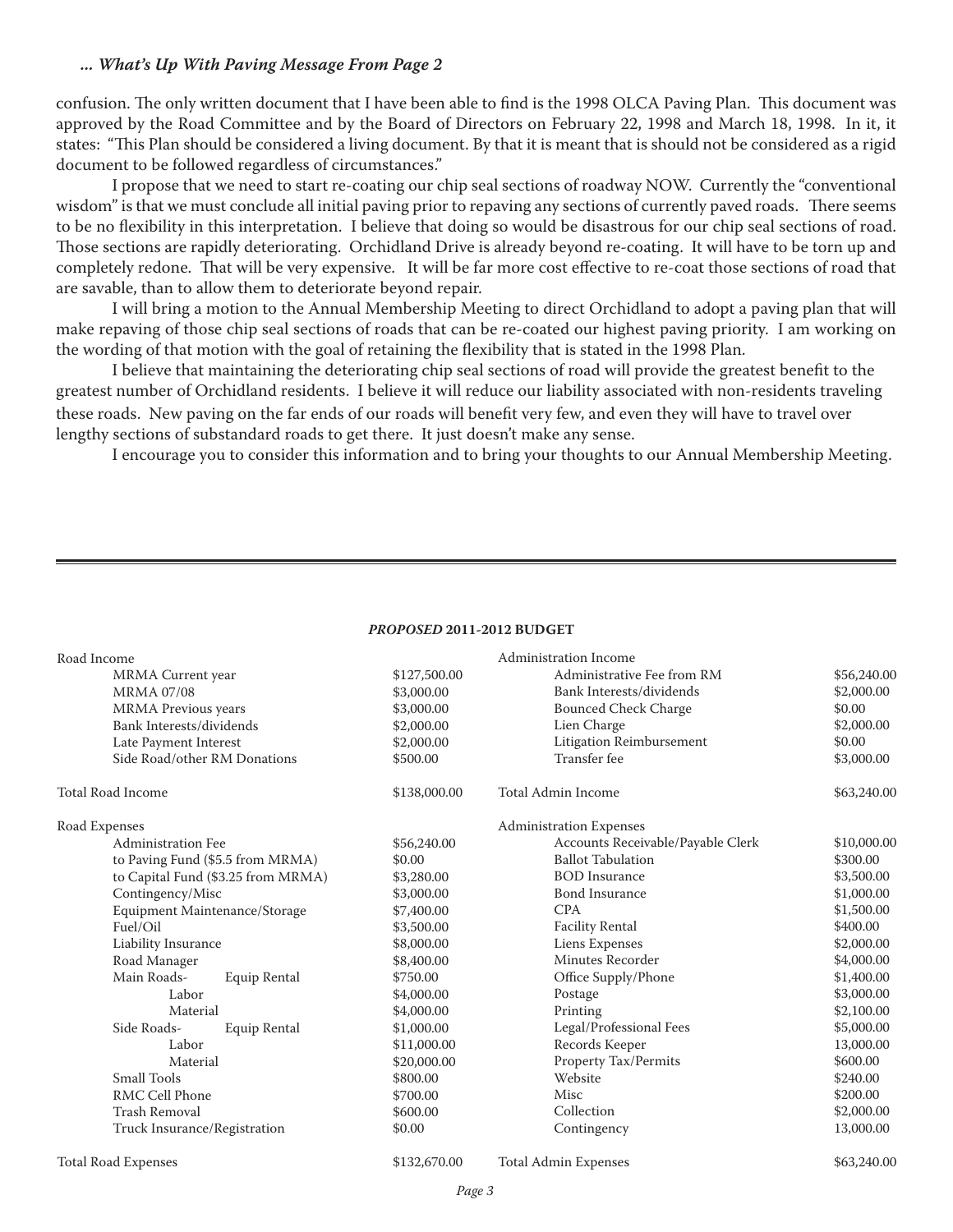#### **9:17 PM Orchidland Community Association Inc 02/21/11 Balance Sheet Accrual Basis As of February 23, 2011**

|                                                      | Feb 23, 11   |
|------------------------------------------------------|--------------|
| <b>ASSETS</b>                                        |              |
| <b>Current Assets</b>                                |              |
| <b>Checking/Savings</b>                              |              |
| 1 OLCA banking (Bank account for OLCA)               |              |
| 100 · General Checking-CU Hawaii                     | 34,760.86    |
| 101 · General Savings- CU Hawaii                     | 75.57        |
| 102 · Road Maintenance Checking-CU HI                | 18.688.48    |
| 103 · Road Maintenance Savings-CU HI                 | 15,062.64    |
| 105 · Administrative Checking-HFS                    | 6,092.79     |
| 106 · Paving Checking-HFS                            | 193,921.47   |
| 107 · Paving Savings- HFS                            | 100.43       |
| 110 Community Lot Savings-HFS                        | 3,923.39     |
| 115 · Capital Savings-HFS                            | 20,805.93    |
| 142 · Legal Savings-Central Pacific                  | 9,634.60     |
| 145 · Legal Fund CD-Central Pacific                  | 76,465.00    |
| Total 1 $\cdot$ OLCA banking (Bank account for OLCA) | 379,531.16   |
| <b>Total Checking/Savings</b>                        | 379,531.16   |
| <b>Accounts Receivable</b>                           |              |
| 11 · Accounts Receivable                             | 549,258.59   |
| <b>Total Accounts Receivable</b>                     | 549,258.59   |
| <b>Total Current Assets</b>                          | 928,789.75   |
| <b>TOTAL ASSETS</b>                                  | 928,789.75   |
| <b>LIABILITIES &amp; EQUITY</b><br><b>Equity</b>     |              |
| 17 Opening Bal Equity                                | 134, 134. 92 |
| 18 · Retained Earnings                               | 509,322.34   |
| Net Income                                           | 285,332.49   |
| <b>Total Equity</b>                                  | 928,789.75   |
| <b>TOTAL LIABILITIES &amp; EQUITY</b>                | 928,789.75   |

# **BECOME A DIRECTOR**

## **VOLUNTEERS NEEDED**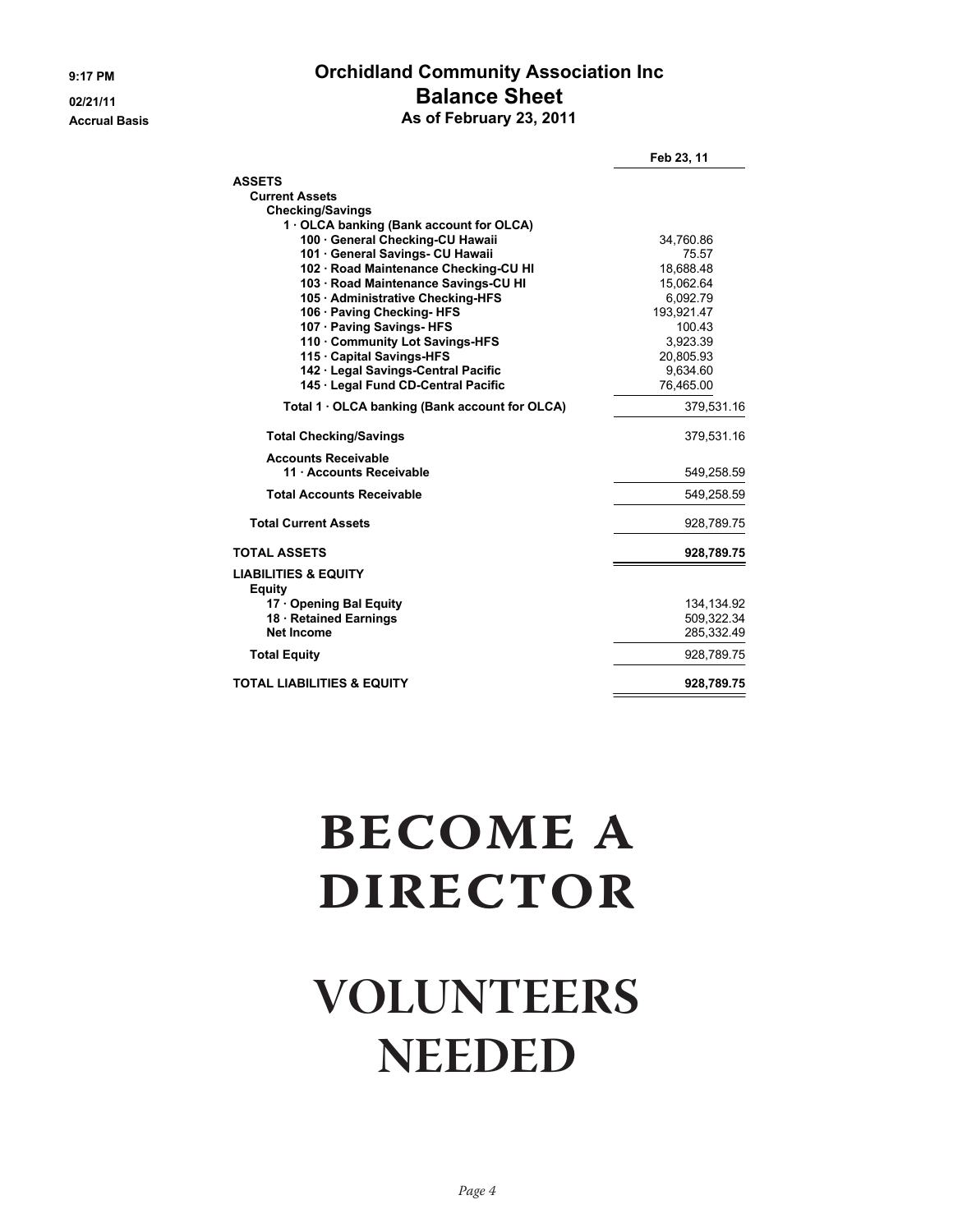### **Orchidland Community Association Inc Profit & Loss Summary**

**July 2010 through February 23, 2011**

**Accrual Basis**

|                                                                                           | Jul 1, '10 - Feb 23, 11 |
|-------------------------------------------------------------------------------------------|-------------------------|
| Income                                                                                    |                         |
| 19 · Unearned Income (Over Payment held for next billing.)                                | 160.00                  |
| 2 · Legal fund (Legal income account)                                                     |                         |
| Total $2 \cdot$ Legal fund (Legal income account)                                         | 724.59                  |
| 3 · MRMA (Mandatory Road Maintenance)                                                     |                         |
| Total 3 · MRMA (Mandatory Road Maintenance)<br>4 · Administrative (Administrative income) | 212,018.60              |
| Total $4 \cdot$ Administrative (Administrative income)                                    | 3,813.50                |
| 5 · Paving (Paving income account)                                                        |                         |
| Total $5 \cdot$ Paving (Paving income account)                                            | 181,000.31              |
| 8. Capital (Capital income)                                                               |                         |
| Total 8. Capital (Capital income)                                                         | 4,802.31                |
| $9. \cdot$ Lot (Lot income)                                                               |                         |
| Total $9. \cdot$ Lot (Lot income)                                                         | 351.27                  |
| <b>Total Income</b>                                                                       | 402,870.58              |
| <b>Expense</b>                                                                            |                         |
| $50 \cdot MRMA$ road expenses (road expenses)                                             |                         |
| 50-30 · Road Manager                                                                      | 5,096.00                |
| Total 50-70 · Equipment (Maintenance)                                                     | 598.78                  |
| 50-80 · MRMA 3.25% Road fund to Capital (Road fund income 3.25% to Capi                   | 4,749.97                |
| 50-90 · RMC Insurance                                                                     | 6,444.39                |
| 51 Main Road Expenses                                                                     |                         |
| Total 51-10 · (1) MR Equipment Rental                                                     | 1,442.27                |
| Total $51-15 \cdot (2)$ MR Labor                                                          | 1,049.46                |
| $51-20 \cdot (3)$ MR Materials                                                            |                         |
| Total $51-20 \cdot (3)$ MR Materials                                                      | 25,669.13               |
| Total 51 · Main Road Expenses                                                             | 28,160.86               |
| 55 · Side Road Expenses                                                                   |                         |
| Total $55-10-1$ $\cdot$ SR Equipment Rental                                               | 5,361.42                |
| Total $55-15-2 \cdot SR$ Labor                                                            | 912.62                  |
| $55-20-3$ $\cdot$ Side Road Materials                                                     |                         |
| Total 55-20-3 · Side Road Materials                                                       | 41,819.96               |
| Total 55 · Side Road Expenses                                                             | 48,094.00               |
| Total $50 \cdot MRMA$ road expenses (road expenses)                                       | 93,144.00               |
| 60 · Administrative Expenses (Administration expenses)                                    |                         |
| 60-00 · Office Expenses (office expenses for administration)                              |                         |
| Total 60-00 · Office Expenses (office expenses for administration)                        | 2,477.81                |
| 60-10 · Facility Rental                                                                   | 20.00                   |
| 60-15 · Refund to Lot Owners                                                              | 130.00                  |
| Total $60-20$ · Insurance (D&O Insurance)                                                 | 3,500.00                |
| Total $60-30 \cdot$ Lien Expenses                                                         | 50.00                   |
| 60-35 · GET taxes (Contract taxes)                                                        | 122.25                  |
| 60-40 · Accounts Payable & Receivable                                                     | 6,755.46                |
| 60-45 · Minutes Recorder                                                                  | 1,927.39                |
| 60-50 · Financial Records Keeper                                                          | 9,908.00                |
| 60-55 · Miscellaneous (Miscellaneous)                                                     | 669.41                  |
| 60-60 · Professional Fees (Professional Fees)                                             |                         |
| 60-61 · Accounting (Accounting Fees)                                                      | 980.48                  |
| 60-62 · General Legal Fund Expense (Legal Fees)                                           | $-2,505.76$             |
| Total 60-60 · Professional Fees (Professional Fees)                                       | $-1,525.28$             |
| Total 60 · Administrative Expenses (Administration expenses)                              | 24,035.04               |
| Total 90 · Lot expenses (Property Tax)                                                    | 359.05                  |
| <b>Total Expense</b>                                                                      | 117,538.09              |
| <b>Net Income</b>                                                                         | 285,332.49              |